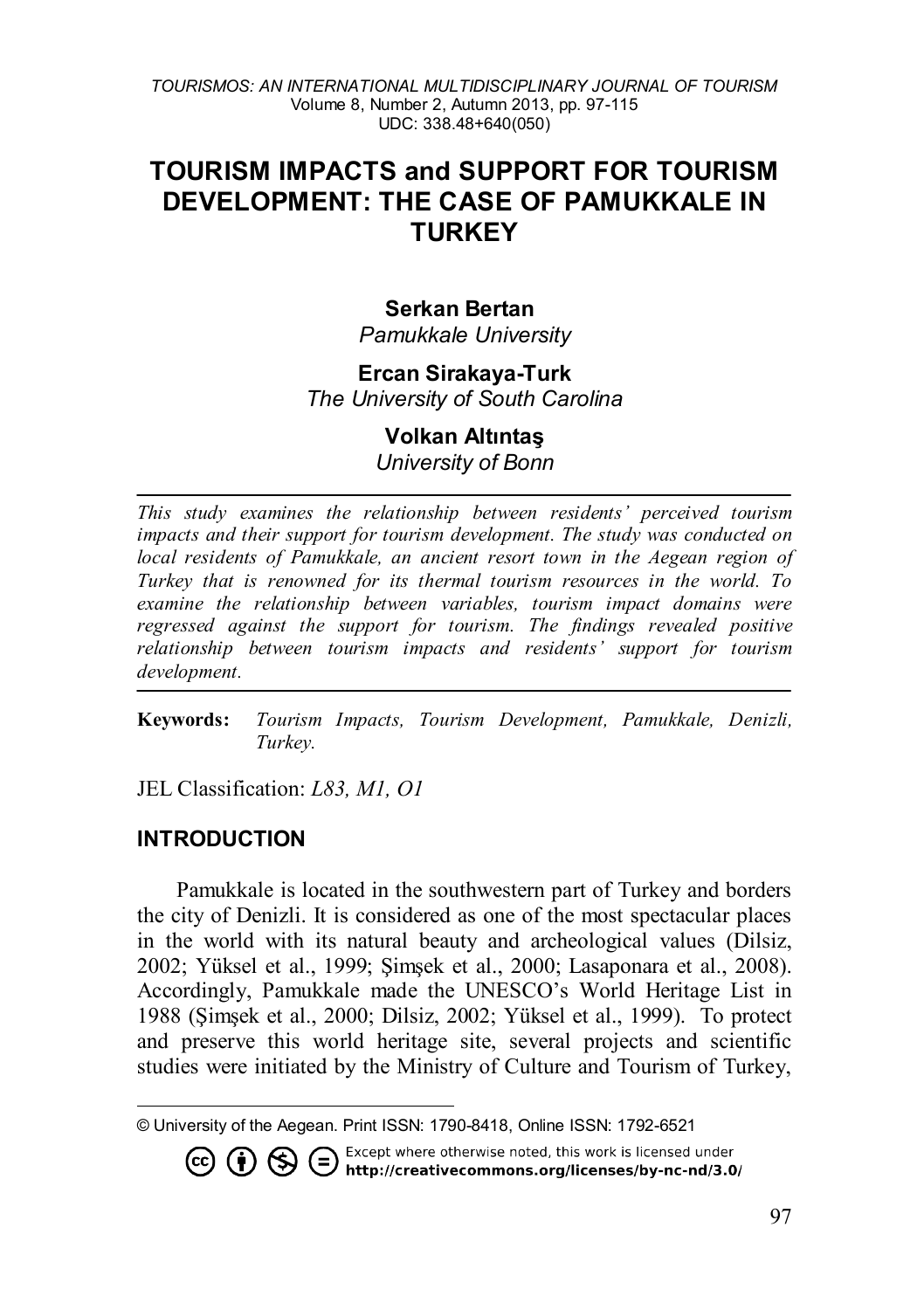the International Research and Application Center for Karst Water Resources and the Governorship of Denizli (Dilsiz, 2001; Şimşek et al., 2000). Two decades ago, scientists from various fields, tourism investors, local authorities and planners participated in an international meeting for the preservation of Pamukkale (Dilsiz, 2001; Yüksel et al., 1999); the resulting report of this meeting was published as the *Pamukkale Preservation and Development Plan* by the Governorship of Denizli, Ministry of Culture and Tourism and UNESCO (Dilsiz, 2001; Yüksel et al., 1999). The purpose of *Pamukkale Preservation and Development Plan* was to reverse the color change of originally white travertines by creating activities compatible with Pamukkale's original natural and archeological environments (Dilsiz, 2001). Moreover, the International Research and Application Center for Karst Water Resources has developed and enacted a strategic action plan to protect the travertines from further pollution by increasing the amount of fresh water flowing to the travertines (Şimşek et al., 2000). Residents' stand on resource use issues and receptiveness to both visitors and tourism industry are an integral part of any destination planning and paramount in creating a sustainable tourism industry (Davis, et al., 1988). Accordingly, the growth and the direction of the tourism development is affected by residents' reciprocal interaction with visitors and the industry (Ap, 1992; Murphy, 1985; Sirakaya, et al., 2008).

There seems to be a renewed interest by the scientific community to study resident attitudes in emerging destinations, to revisit established models and theories, or study them within parameters of new paradigms like the *Sustaincentric Tourism Development* (see for example Sirakaya-Turk and his colleagues' studies 2005, 2008, 2010). Not long time ago, Harrill & Potts (2003) argued that understanding attitudes toward tourism development projects and initiatives is the most important initial step in gaining public support for tourism (Harrill & Potts, 2003). Although, it is perhaps challenging to contribute to theory-development in a substantive manner, emerging destinations like the Pamukkale, manifestation of contemporary developmental paradigms, mixed findings of residentattitudes studies combined with newly developed sophisticated statistical tools will continue to create an upsurge of empirical studies (Sirakaya, Teye, & Sonmez, 2002; Smith & Krannich, 1998; Weaver & Lawton, 1999).

This empirical study examines the relationship between residents' perceived environment, economic, cultural, social and travertine impacts and their support for tourism development. The study was conducted on local residents in Pamukkale. The research population consisted of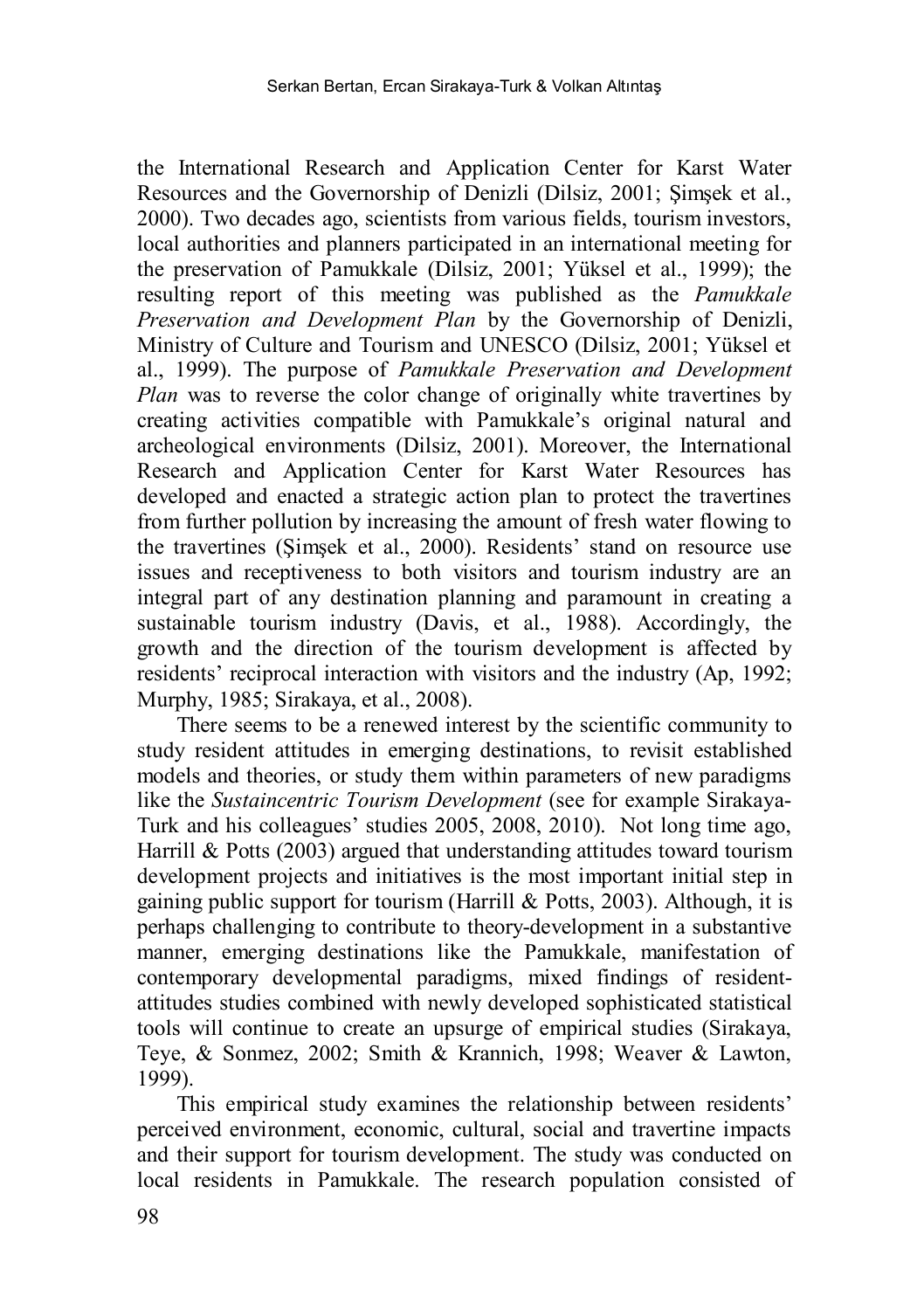residents those lived in Pamukkale district of Denizli province in Turkey. Factor analysis was run to determine the underlying constructs of environment, economic, cultural, social and travertine impacts domains followed by a multiple regression analysis.

### **LITERATURE REVIEW**

Studies of the effects of tourism are becoming more prevalent in the past decade (Ko and Stewart, 2002; Spanou, 2007). Thus far, extant studies reveal that the tourism industry creates increases employment opportunities, income, tax revenues, improves infrastructure and quality of life of many communities around the globe (Gursoy et al., 2002; Hsu, 2000; Jurowski et al., 1997; King et al., 1993; Lankford and Howard, 1994; Liu and Var, 1986; Milman and Pizam, 1988; Ross, 1992; Ige and Odularu, 2008). The effects of tourism on the attitudes of local people have become an interesting subject for tourism scholars (Pappas, 2008). Recent tourism research reveal that tourism has positive and negative effects, some studies conclude that it has negative effects on sociocultural environment but has positive effects on the economics of region and thus it is implied that the opinions of local people are different from each other (Yoon et al., 2001).

In tourism literature, local peoples' reactions for the developments of tourism are searched in so many researches (Jurowski et al., 1997; Yoon et al., 2000; Usal 1990). As far as the comprehended advantages of tourism pass costs, it is probable for local people to agree on supporting the developments of tourism (Yoon et al., 2000). It is intended for the conceptual models and theories to explain the relationship between local peoples' comprehensions of tourism and its effects since the beginning of 1990's (Teye et al., 2002). These models are value-attitude, valueattitude-behavior models (Lindberg and Johnson, 1997; Madrigal, 1995; Madrigal and Kahle, 1994), social representation theory (Madrigal, 1993) and growth machine theory (Madrigal, 1995). A lot of studies were interested in the subjects about the relationship between local peoples' comprehensions of tourism developments and its effects (Williams and Lawson 2001; Teye et al., 2002). Most of the studies have focused on the key factors describing the effects on the attitudes and comprehensions of local people for tourism since 1980 (Amuquandoh, 2010). Described factors are indicated as the situation of region economy community attachment (Gursoy and Rutherford, 2004; Lankford, 1994), vicinity of touristic area (Faulkner and Tideswell, 1997; Weaver and Lawton, 2001)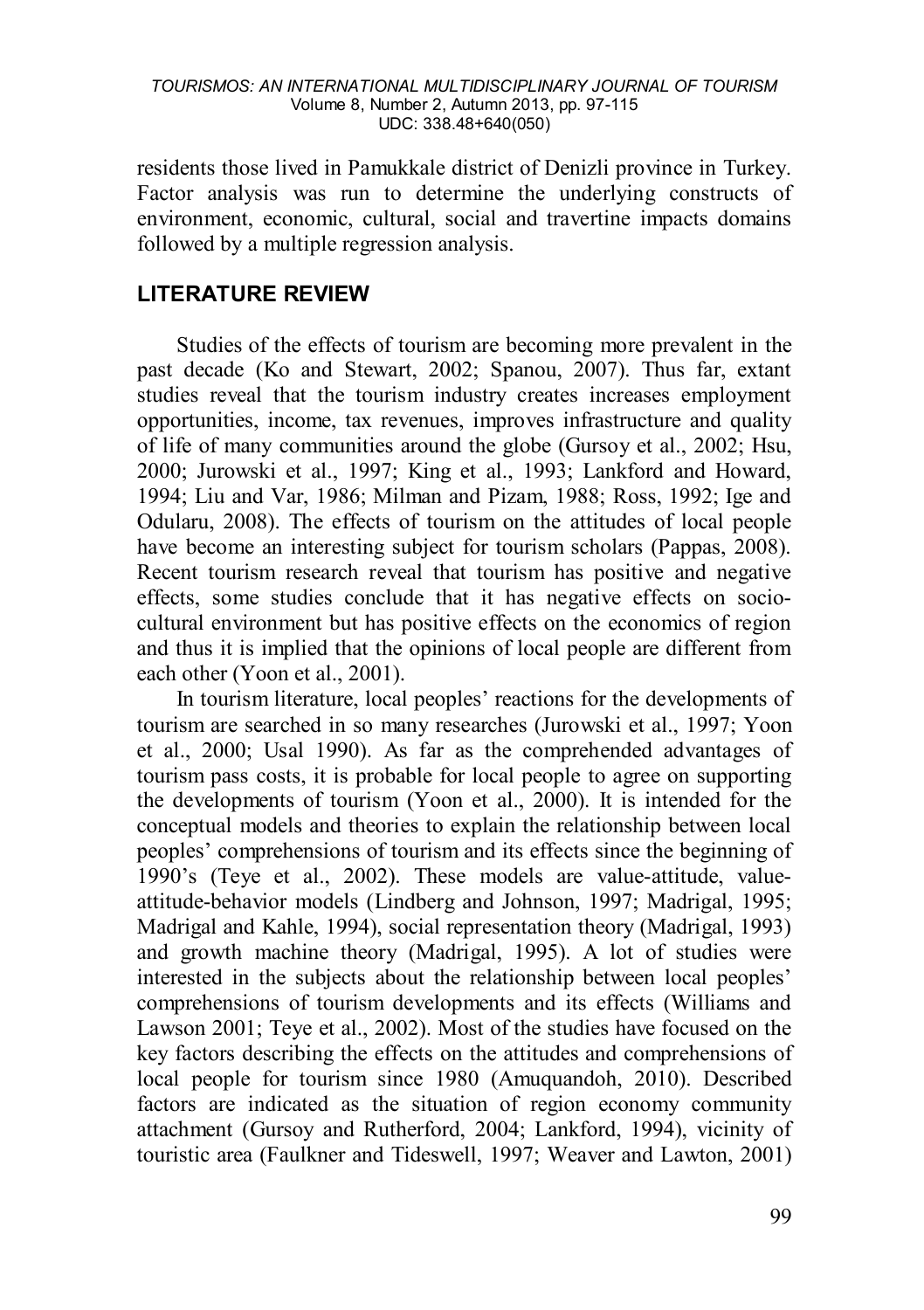and socio-demographic characteristic features (Teye et al., 2002; Weaver and Lawton, 2001).

Researches about the attitudes of local people for tourism spread over a wide area; as effects on the environment, socio-cultural effects and economic effects (Kuvan and Akan, 2005; Choi and Murray, 2010, Yoon et al., 2001). In literature, increasing advantages of tourism for environment are also described (Choi and Murray, 2010; Yoon et al., 2001; Kuvan and Akan, 2005). It is concluded by the researchers that local people think that tourism has both positive and negative effects (Liu and Var, 1986; Liu et al., 1987; Puczko and Ratz, 2000). The negative effects of tourism on the environment can be classified as the pollution of natural, cultural and historical remains, destroying or abolishing and positive effects are the protection of cultural and historical remains, supplying better ways and increase of recreation activities (Yoon et al., 2001). It is necessary to focus on especially specific environmental problems from many and varied environmental problems (Kuvan and Akan, 2005). Local peoples' approach for the effects of tourism on environment is described as the attitude dimension depending on the variety and number of the subjects about environment in many studies (Kuvan and Akan, 2005). In so many studies, effects are reported as reduction of life quality, parking problems, commercialization of cultural activities, damage of daily life, increase of alcohol consumption, accession of garbage, damage of values, increase of individual or organizational crime and increase of traffic for local people in destination (Ap, 1992; King et al., 1993; Lindberg and Johnson, 1997; Liu et al., 1987; Liu and Var, 1986; McCool and Martin, 1994; Milman and Pizam, 1988; Ross, 1992). Sustainable Tourism Attitude Scale (SUS-TAS) evaluating the attitudes of local peoples' intended for tourism has got seven factors such as economic factors, visitor satisfaction, long term planning, community inputs, economic gains, social costs and environment (Choi and Sirakaya, 2005) and especially validity and structural evidences are presented (Sirakaya et al., 2008).

Studies held about the attitudes of local people in tourism are mainly concentrated on economic effects. (Kuvan and Akan, 2005; Choi and Murray, 2010, Yoon et al., 2001; Kuvan and Akan, 2005). Developments in tourism emphasize the importance of economic activities to enhance the economic development of the area (Ko and Stewart, 2002). Researchers -while inspecting the attitudes of local people on the effects of tourism emphasize comprehension of economic effects more (Yoon et al., 2001). Financial effects have positive relations through total effects of tourism (Yoon et al., 2001). When other studies are inspected, people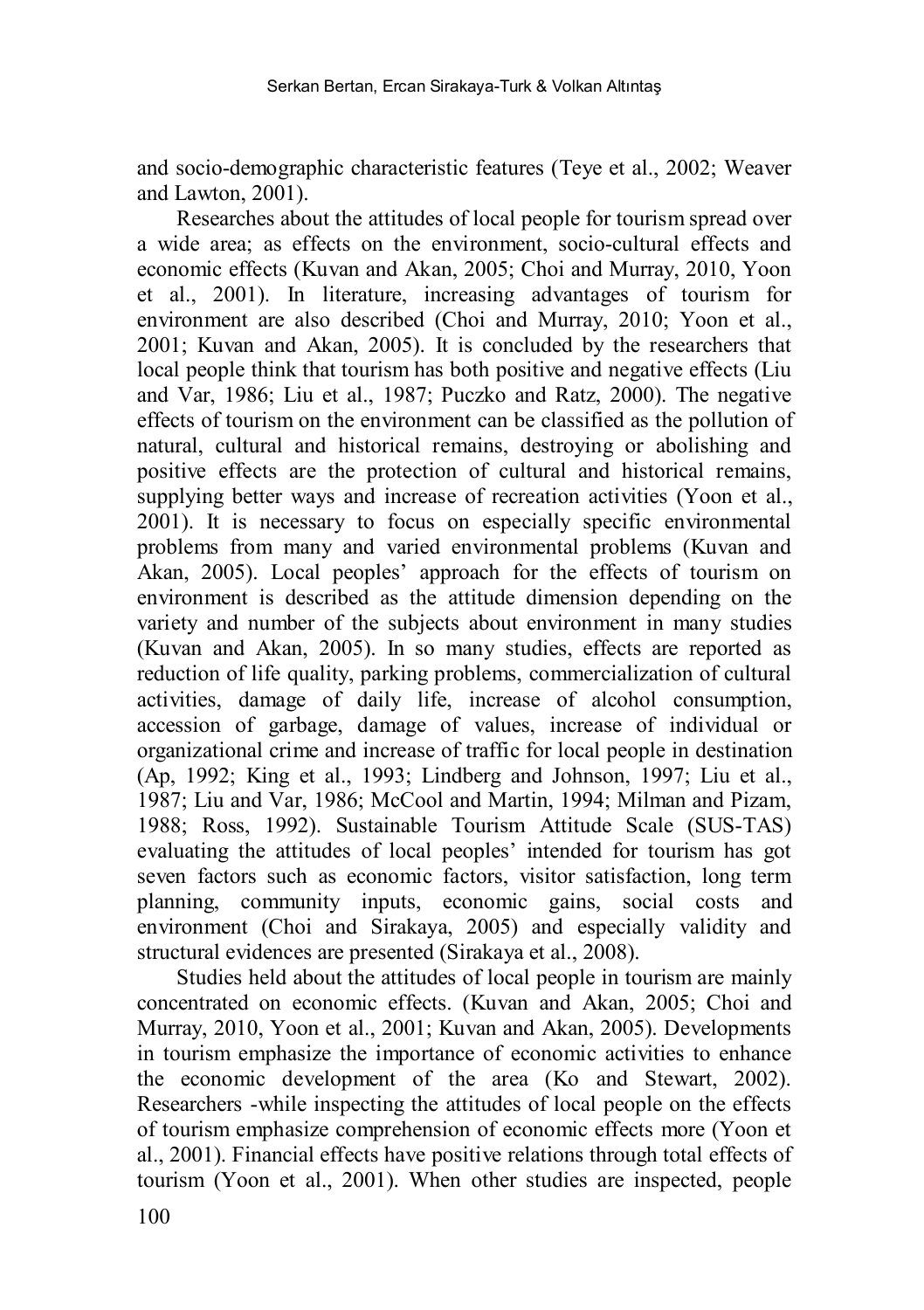working in jobs related to tourism substantially confirm the positive tendency of tourism (Kuvan and Akan, 2005).

The effect of tourism over national economy is limited (Yan and Wall, 2001). Tourism effects the economies of local people mostly (Jurowski et al., 1997; Yoon, 2002; Avcıkurt, 2007). The most important advantage of tourism expansion is indicated that it creates jobs and decreases unemployment (Jurowski et al., 1997; Yoon, 2002; Avcıkurt, 2007; Srivastava, 2011). The change of investments and expenses (Akis et al., 1996), economic expansion (Milman and Pizam, 1995), increase of real estate and house costs, product and service prices and increase of income for the region and government (Perdue et al., 1987), maintenance and improvement of infrastructure and increase of the cost of living can be given as an example of economic effects of tourism development (Yoon, 2002).

Increase of positive economic and social profits of tourism might change the ideas of local people rating economic and cultural gains obtained from tourism industry as insufficient (Yoon et al., 2001).

Profits of tourism can be indicated as follows: increase of life quality, protection of cultural and historical values, increase of shopping opportunities, giving attention to hygiene, giving more places to recreation activities and renovation in recreation activities (Ap, 1990, 1992; Gursoy et al., 2002; Jurowski et al., 1997; Madrigal, 1995; McCool and Martin, 1994; Perdue et al., 1990; Ross, 1992). Social and cultural effects of tourism developments might influence the opinions of local people as negative (Yoon, 2002; Perdue et al., 1987; Özgüç, 2003).

Studies show that tourism presents characteristics of local culture and changes traditional culture and advances local services (Liu and Var, 1986). The effects of tourism on socio-cultural values are bounded to the factors as the level of development and the number of tourists (Brunt and Courtney 1999; Soykan, 2004).

Besides the problems created by tourism, local people are also aware of the profits of tourism (Kuvan and Akan, 2005). Participants in the less income category think that tourism has negative economic effects, only a few people take the advantage of tourism and it reduces forest area in the region (Kuvan and Akan, 2005).

The term of "tourism development" is about tourism attractions and service-related improvements like accommodation and infrastructure supporting tourism (Sharma and Dyer, 2009). Different theories and models about the development of tourism in researches are the sources of the studies (Pappas, 2008). In a lot of studies, it is concluded that the comprehension of the effect by local people has a strong relation with the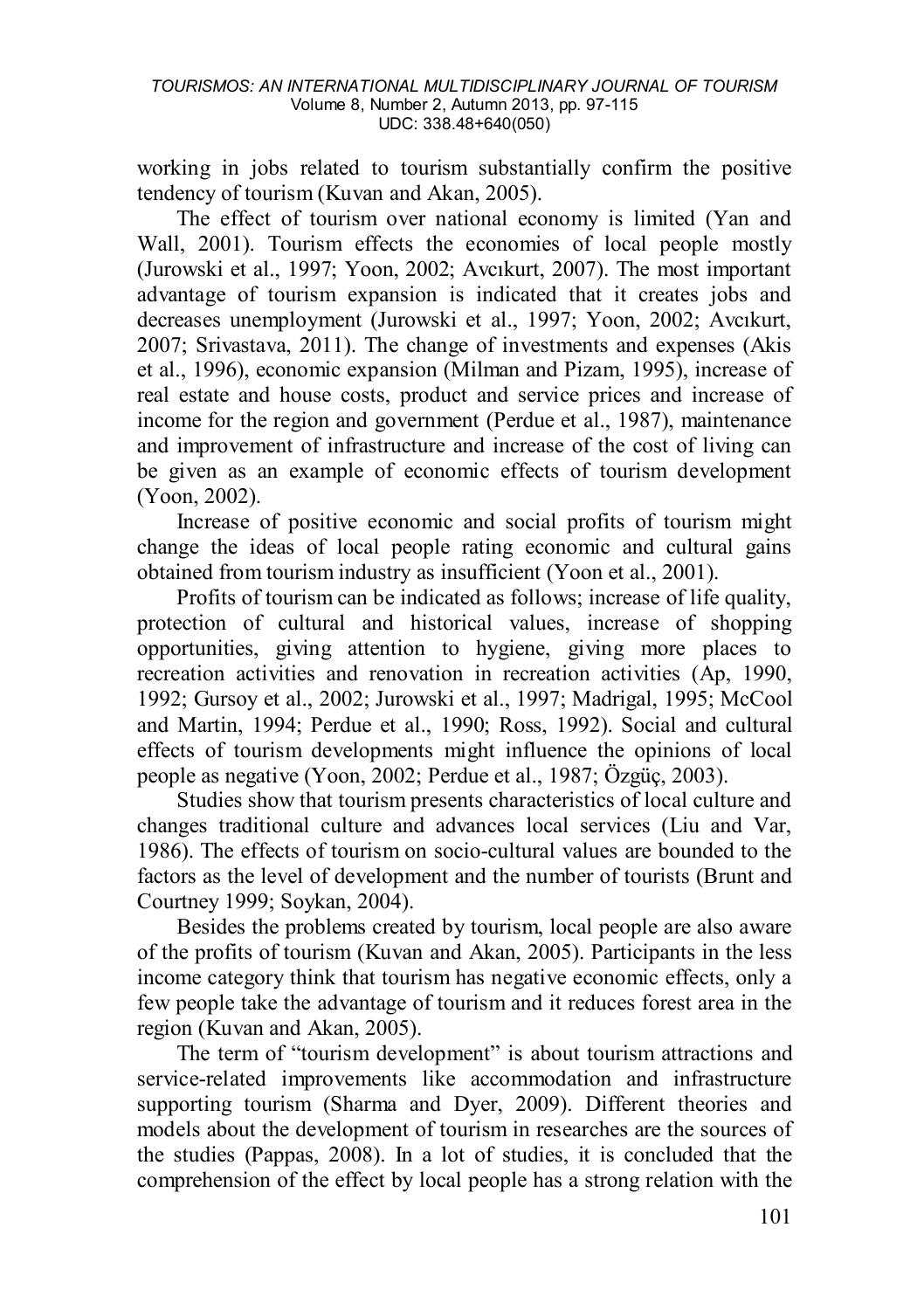support of tourism (Ap, 1992; Gursoy et al., 2002). The development of tourism for the purpose of economic profits is supported by local people (Gursoy et al., 2002).

In this study, the relationship between the effects of tourism and tourism support of local people is analyzed. With this study analyzing the relationship between the tourism support of local people in Pamukkale and the effects of tourism such as the comprehended positive and negative effects of tourism on environment, economic effects, cultural effects, social effects and effects on travertines; the vacancy of this subject about Pamukkale is tried to be filled.

This study examines the relationship between residents' perceived environment, economic, cultural, social and travertine impacts and their support for tourism development. The study was conducted on local residents in Pamukkale. The research population consisted of residents those lived in Pamukkale district of Denizli province in Turkey. Factor analysis was run to determine the underlying constructs of environment, economic, cultural, social and travertine impacts domains followed by a multiple regression analysis.

The purpose of this study was to understand the relationship between residents' perceived tourism impacts and support of tourism development. For this purpose the study was conducted on local residents in Pamukkale, a resort town on the Aegean region of Turkey.

# **METHODOLOGY**

The data was collected via a combination of two methods: selfreported questionnaires and face-to-face interviews with residents of Pamukkale. The questionnaires were distributed to 3565 households of Pamukkale 538 residents with an effective response rate of 15%. The survey instrument consists of two parts. The first part contained six questions related to tourists' demographic background. The second part consisted of 35 Likert-type scale items that asked participants to indicate their level of agreement with each scale item anchored at 5 (strongly agree), 4 (agree), 3 (neither agree nor disagree), 2 (disagree), and 1(strongly disagree) Environment, economic, cultural, social, and travertine impacts are independent variables and the support for tourism development is the dependent variable.

Again the research population consisted of residents of Pamukkale district of Denizli province in Turkey. Data was entered into and analyzed by SPSS program. Descriptive statistics were obtained on sociodemographic variables. Factor analysis was run to determine the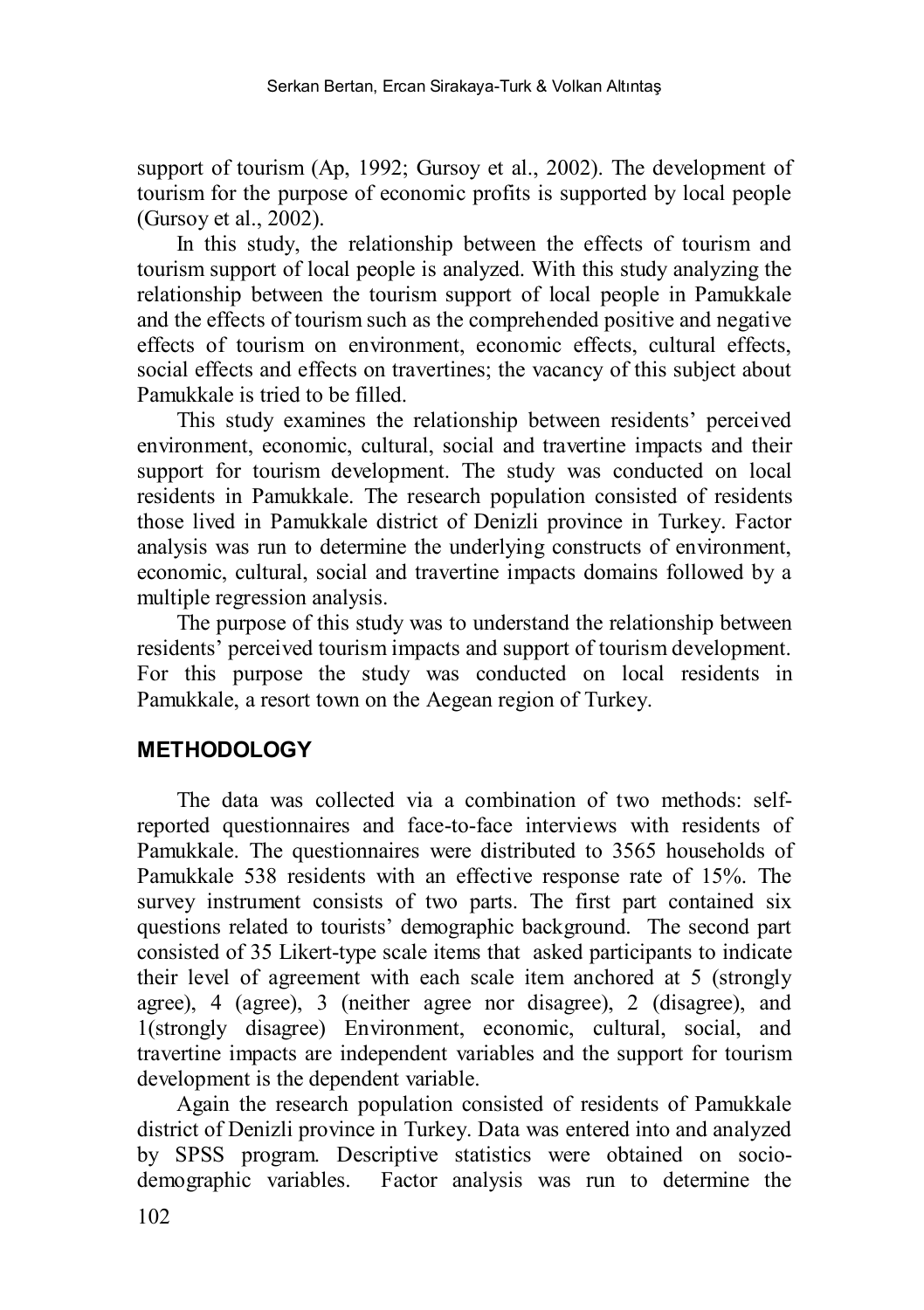reliability, reduce the number of variables into meaningful domains, and to determine the internal validity. Reliability test was conducted by examining the Cronbach's alpha for each domain.

During the analysis process, first, the questionnaires were evaluated in terms of the distribution of responses, outlier values and missing values. Concerning the missing values, Listwise and All Values methods were applied to check any significant differences between the two groups based on the complete list of questionnaires. No significant differences were found between these two groups. Then, the data set was evaluated for normality by taking into account the kurtosis and skewness values. "Z" normal distribution, tailbox graphics and Kolmogorov-Smirnov test were also applied on the data set.

The dependent variable was operationalized as the support for tourism and independent variables as "tourism impacts". Factor analysis with varimax rotation was run to reduce the dimensions of attitudinal items, to determine the reliability, and establish internal validity of the domains. As commonly done, the Factors with Eigenvalues greater than 1 were kept for further analysis; KMO statistics and Barlett's Test of Sphericity indicated that the data was suitable for factor analysis. Factor analysis was run several times by excluding, each time item that loaded on more than one factor and/or had items with low factor loadings until six clean factors were obtained. Factor scores were obtained for individual domains and were used in subsequent.

The Following hypotheses were tested using multiple regression analysis.

- H1: There is a positive direct relationship between residents' perceived negative environment impacts and support for tourism.
- H2: There is a positive direct relationship between residents' perceived positive environment impacts and support of tourism.
- H3: There is a positive direct relationship between residents' perceived economic impacts and support of tourism.
- H4: There is a positive direct relationship between residents' perceived cultural impacts and support of tourism.
- H5: There is a positive direct relationship between residents' perceived social impacts and support of tourism.
- H6: There is a positive direct relationship between residents' perceived travertine's impacts and support of tourism.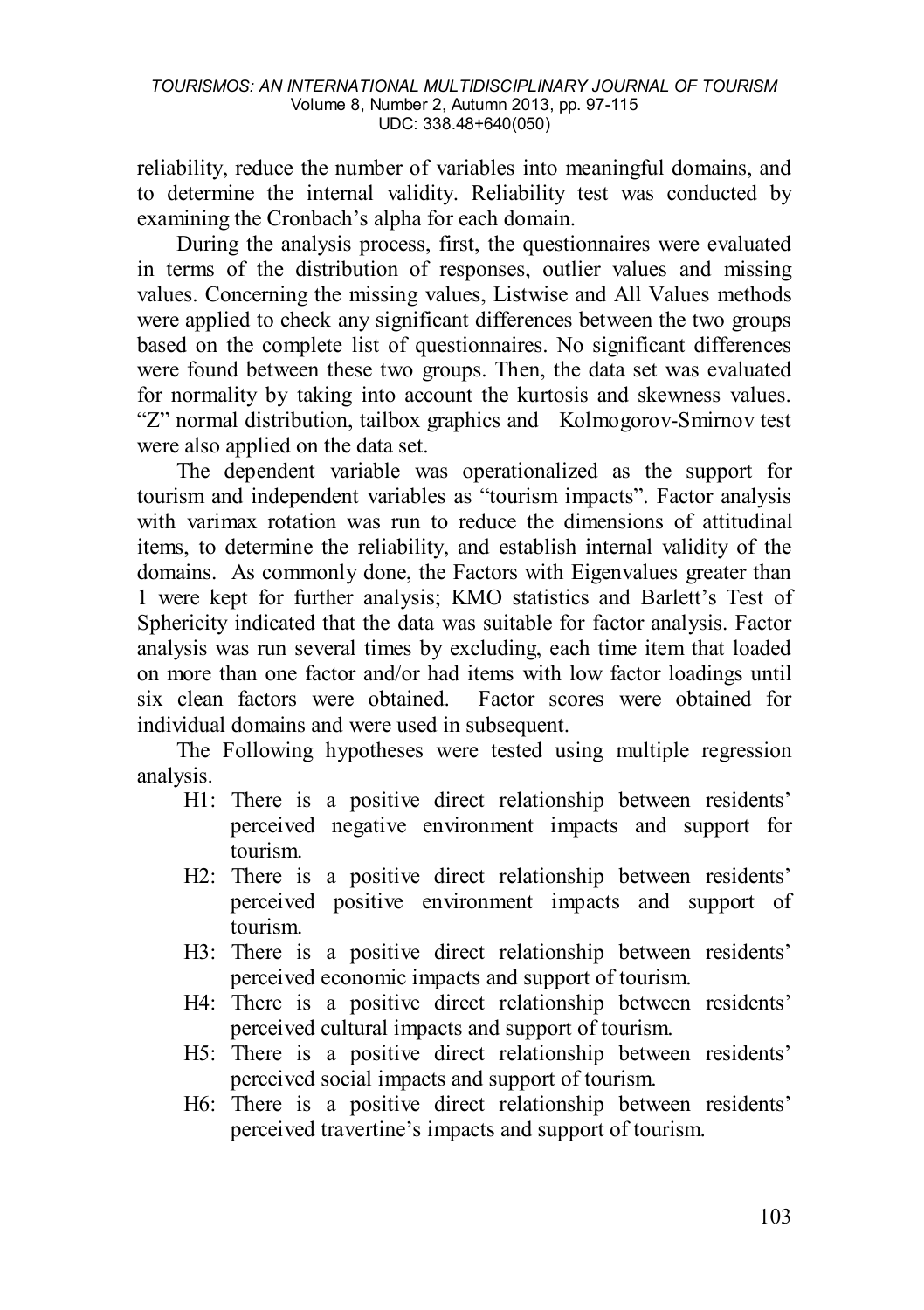# **DATA ANALYSIS AND RESULTS**

A pilot testing of the study was realized by interviewing residents. In reciprocal interviews, how residents showed reaction to questions was inspected, where they hesitated and if there were inarticulate parts were asked and residents' levels in perceiving questions were taken into account. After the pilot testing the last shape was given to the survey form and this survey was applied on residents living to Pamukkale. Surveys were tried to be made by interviewing face-to-face.

Questionnaire technique was used to collect data with face-to-face. 14 questionnaires were eliminated because of bad data quality, and in consequence 524 questionnaires were used for data analysis.

Demographic findings are shown in Table 1.

| Demographic            | Number Percent |        | Demographic       | Number Percent |        |
|------------------------|----------------|--------|-------------------|----------------|--------|
| Factors                |                | $(\%)$ | Factors           |                | $(\%)$ |
| Gender                 | 168            | 31.7   | Marital status    | 345            | 66.7   |
| Female                 | 362            | 68.3   | Married           | 172            | 33.3   |
| Male                   | 530            |        | Single            | 517            |        |
| Total                  |                |        | Total             |                |        |
| <b>Education Level</b> | 183            | 35.7   | Income level (TL) |                |        |
| Primary-secondary      | 220            | 42.9   | 600 and below     | 191            | 38.2   |
| High school            | 110            | 21.4   | 601-1499          | 239            | 47.8   |
| University             | 513            |        | 1500 and above    | 70             | 14.0   |
| Total                  |                |        | Total             | 500            |        |
| Age                    | 123            | 23.3   |                   |                |        |
| 25 years old and       |                |        |                   |                |        |
| below                  | 122            | 23.1   |                   |                |        |
| $26 - 30$              | 97             | 18.3   |                   |                |        |
| $31 - 35$              | 54             | 10.2   |                   |                |        |
| 36-40                  | 56             | 10.6   |                   |                |        |
| 41-45                  | 85             | 14.5   |                   |                |        |
| 46 years old and       |                |        |                   |                |        |
| above                  | 537            |        |                   |                |        |
| Total                  |                |        |                   |                |        |
|                        |                |        |                   |                |        |
|                        |                |        |                   |                |        |

### **Table 1** Demographic factors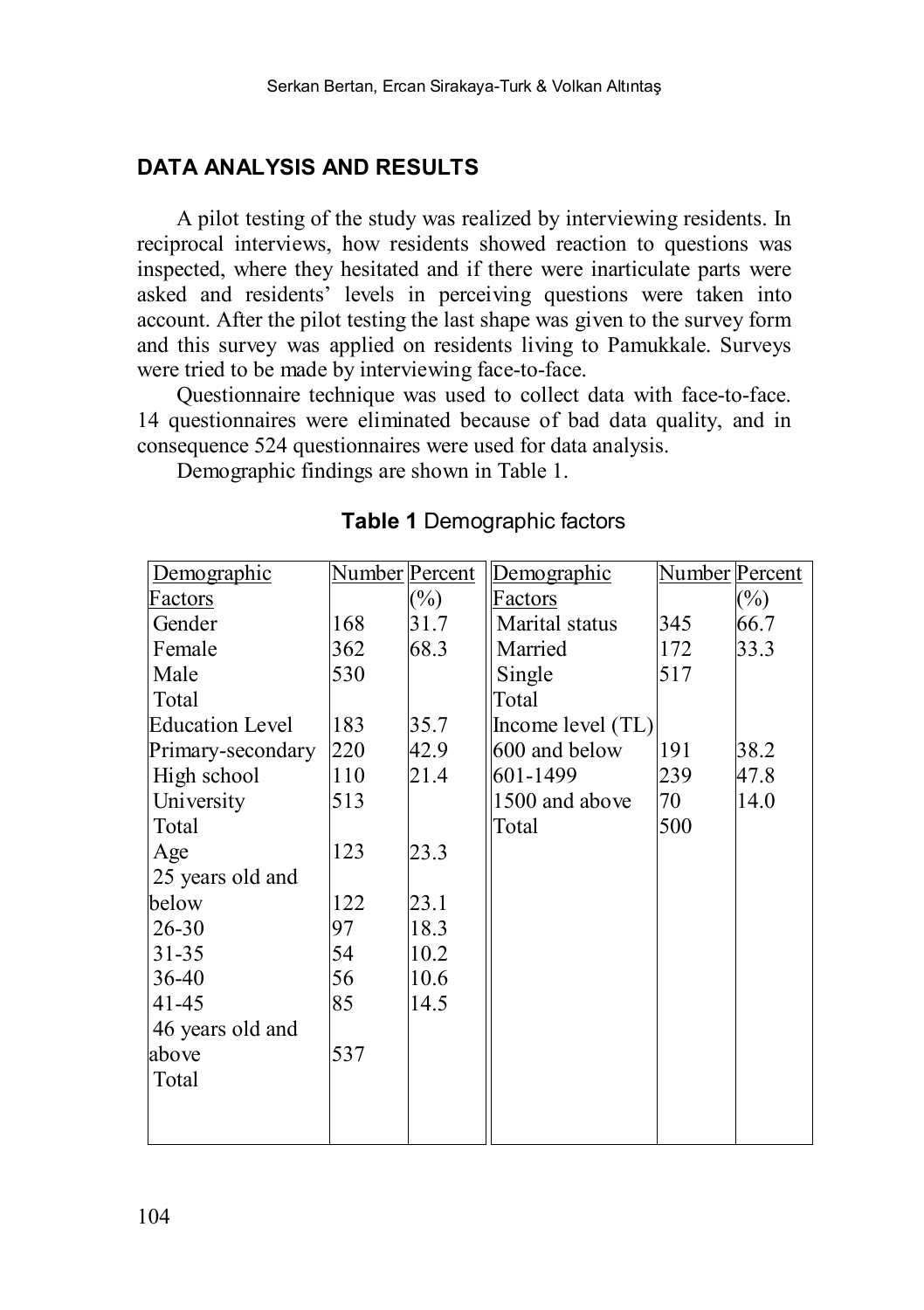31.7% of participants were female and 68.3% of participants were male. When we look at the education level 35.7% are primary school graduates, 42.9% are high school graduates, and 21.4% have university. 23.3% of the participants are 25 years old and younger, 23.1% are between 26-30 years old, 18.3 % are between 31-35 years old, 10.2% are between 36-40 years old, 10.6% are between 41-45 years old and 14.5% are 46 years old and older. 66.7% of participants were married and 33.3% of participants were single. When monthly income level inspected it is seen that 38.2% of participants' income is 600 TL and below, 47.8% is between 601-1499 TL, and 14% is 1500 TL and more than that.

| Factor Number and Name                                                           | Loading<br>Factor | Eigen<br>value | percentage<br>Difference<br>Defined |
|----------------------------------------------------------------------------------|-------------------|----------------|-------------------------------------|
| Negative Environment impacts                                                     |                   | 23.03          | 12.93                               |
| Tourism is damaging to the local.                                                | .63               |                |                                     |
| Tourism has resulted in trafic congestion, noise and<br>pollution.               | .71               |                |                                     |
| Construction of hotels and other tourist facilities have                         |                   |                |                                     |
| destroyed the natural environment.                                               |                   |                |                                     |
| Tourism provides more parks and other recreational areas<br>for local residents. | .53               |                |                                     |
| Tourism has serious negative increase environmental<br>impacts.                  | .71               |                |                                     |
| Tourism has created significant environmental pollution.                         | .72               |                |                                     |
| Tourism has negative impacts on the natural resources.                           |                   |                |                                     |
| Economic impacts                                                                 |                   | 17.11          | 10.38                               |
| Tourism has created more jobs for your community.                                | .72               |                |                                     |
| Tourism has attracted more investment to your community.                         | $\overline{.77}$  |                |                                     |
| Tourism has led to more spending in your community.                              |                   |                |                                     |
| Our standard of living has increased considerably because<br>of tourism.         | .60               |                |                                     |
| Tourism has increased price of goods and services.                               | .49               |                |                                     |
| Tourism has given economic benefits to local people and                          |                   |                |                                     |
| small businesses.                                                                |                   |                |                                     |
| Tourism revenues are more important than revenues from                           |                   |                |                                     |
| the other industries for local government.                                       |                   |                |                                     |
| Positive Environment impacts                                                     |                   | 4.63           | 9.45                                |
| Tourism helps to increase local awareness and appreciation                       | .69               |                |                                     |
| of the environment.                                                              |                   |                |                                     |

# **Table 2** Exploratory Factor Analysis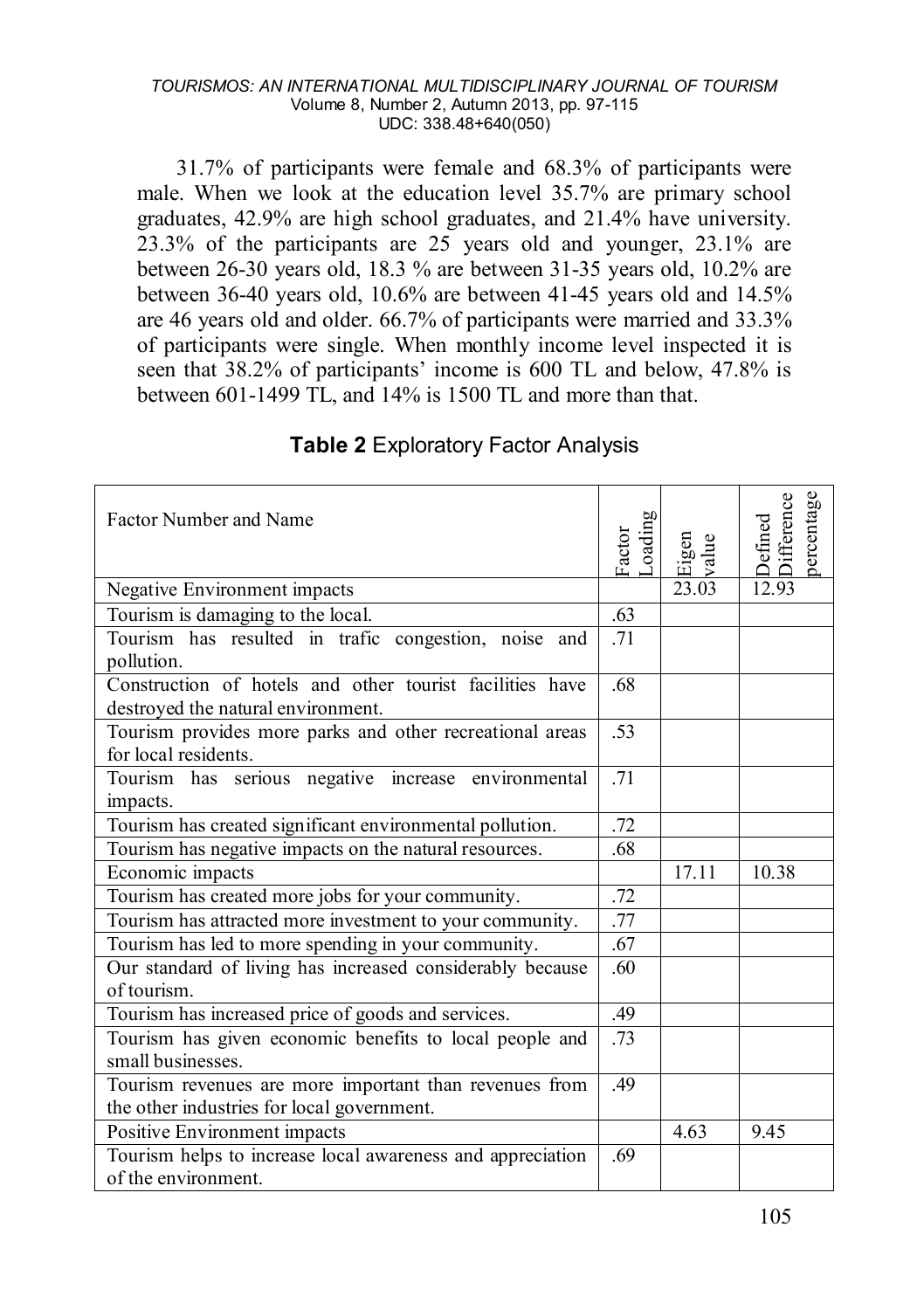| Preserves environment and improves the appearance (and                                                                                   |     |      |      |
|------------------------------------------------------------------------------------------------------------------------------------------|-----|------|------|
| images) of an areas.                                                                                                                     |     |      |      |
| Improves living utilities infrastructure (supply of water,<br>electric, and telephone, etc.).                                            | .65 |      |      |
| Improves public facilities (pavement, traffic network, and<br>civic center.                                                              | .68 |      |      |
| Because of the increased awareness generated by tourism,<br>more measures are now being taken to protect the<br>travertines in the area. | .64 |      |      |
| Cultural impacts                                                                                                                         |     | 4.55 | 8.81 |
| Owing to tourism development, local people now have more<br>recreation opportunities.                                                    | .61 |      |      |
| Tourism has encouraged a wide variety of cultural activities<br>like crafts, art, and music in a community.                              | .65 |      |      |
| Tourism has resulted in more cultural exchange between<br>tourists and residents.                                                        | .65 |      |      |
| Meeting tourists from other regions is a valuable experience<br>to better understand their culture.                                      | .64 |      |      |
| Tourism has resulted in positive impacts on the cultural<br>identity of our community.                                                   | .49 |      |      |
| Social impacts                                                                                                                           |     | 3.52 | 7.22 |
| High-spending tourists have negatively affected our way of<br>life.                                                                      | .55 |      |      |
| Tourism has changed our precious traditional culture.                                                                                    | .76 |      |      |
| Local residents have suffered from living in a tourism<br>destination area.                                                              | .68 |      |      |
| Tourism has increased the crime rate.                                                                                                    | 63  |      |      |
| Travertine impacts                                                                                                                       |     | 3.14 | 7.19 |
| Travertine in and around Pamukkale have been seriously<br>damaged by tourism.                                                            | .65 |      |      |
| The construction of tourism facilities in Pamukkale has<br>created serious damage to the travertines in Pamukkale.                       | .67 |      |      |
| The use of water resources from tourism facilities has<br>caused considerable damage to the travertines<br>$\sin$<br>Pamukkale.          | .72 |      |      |
| The use of travertines for recreational activities by tourists<br>has harmful effects on the travertines.                                | .70 |      |      |

*N= 538. Kaiser-Meyer-Olkin sampling value=0.90; Barlett test= 6359.24 (p<.001); Total variance explained in the data=55.63%*

The result of reliability test indicated that the overall scale was fairly reliable with an alpha value of, 0.84. Alpha values is over 0.8 are considered to be reliable (Nunnally, 1967). Barlett test result was 6359.24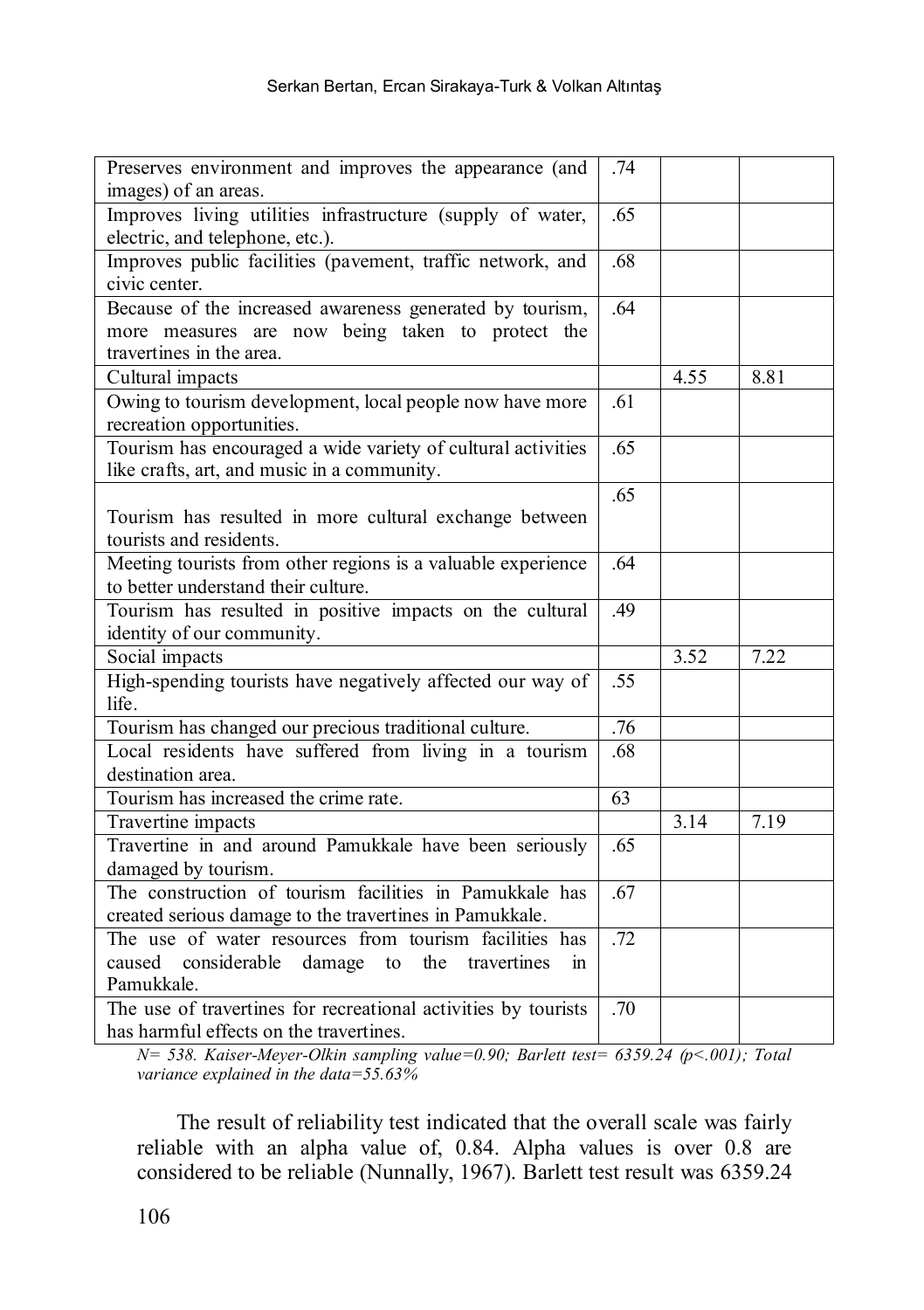and p<.001 level and Kaiser-Meyer-Olkin sample value was 0.89 indicating that data is suitable for factor analysis.

After the initial elimination, 32 items loaded saliently within six domains. Table 2 displays the domain descriptors, the number of items in each domain, Eingenvalues, a percentage of variances explained and the result of KMO and Barlett tests. Six factors were labeled as follow: factor 1= negative environment (seven items; alpha = .84); factor  $2 =$  economic (seven items; alpha = .82); factor  $3 =$  positive environment (five items; alpha = .81); factor 4= cultural (five items; alpha = .77); factor  $5 = \text{social}$ (four items; alpha = .72); and factor  $6=$  travertine impacts (four items; alpha  $= .80$ ).

According to Table 2, the factor loading range from a low of 0.49 to a high of 0.77. Variables evaluated under factor that factor load is bigger, equal factor loads removed.

The first factor explains 12.9% of the variance in the data set. This factor includes variables such as; "Tourism is damaging to the local", "Tourism has resulted in traffic congestion, noise and pollution", "Construction of hotels and other tourist facilities have destroyed the natural environment", "Tourism provides more parks and other recreational areas for local residents", "Tourism has serious negative increase environmental impacts", "Tourism has created significant environmental pollution", and "Tourism has negative impacts on the natural resources . When the content of these variables are inspected, this factor seems to indicate Negative Environment Impacts. The second factor, Economic impacts, explains 10.3% of the variance and include variables such as "Tourism has created more jobs for your community"; "Tourism has attracted more investment to your community"; "Tourism has led to more spending in your community"; "Our standard of living has increased considerably because of tourism"; "Tourism has increased price of goods and services"; "Tourism has given economic benefits to local people and small businesses"; and "Tourism revenues are more important than revenues from the other industries for local government.". The third factor, Positive Environment Impacts, explains 9.4% of the variance in the data and includes variables such as "Tourism helps to increase local awareness and appreciation of the environment"; "tourism preserves environment and improves the appearance (and images) of an areas"; "tourism improves living utilities infrastructure (supply of water, electric, and telephone, etc.)" and so on. The fourth factor, Cultural impacts, explains 8.8% of the variance and includes variables such as "Owing to tourism development, local people now have more recreation opportunities"; "Tourism has encouraged a wide variety of cultural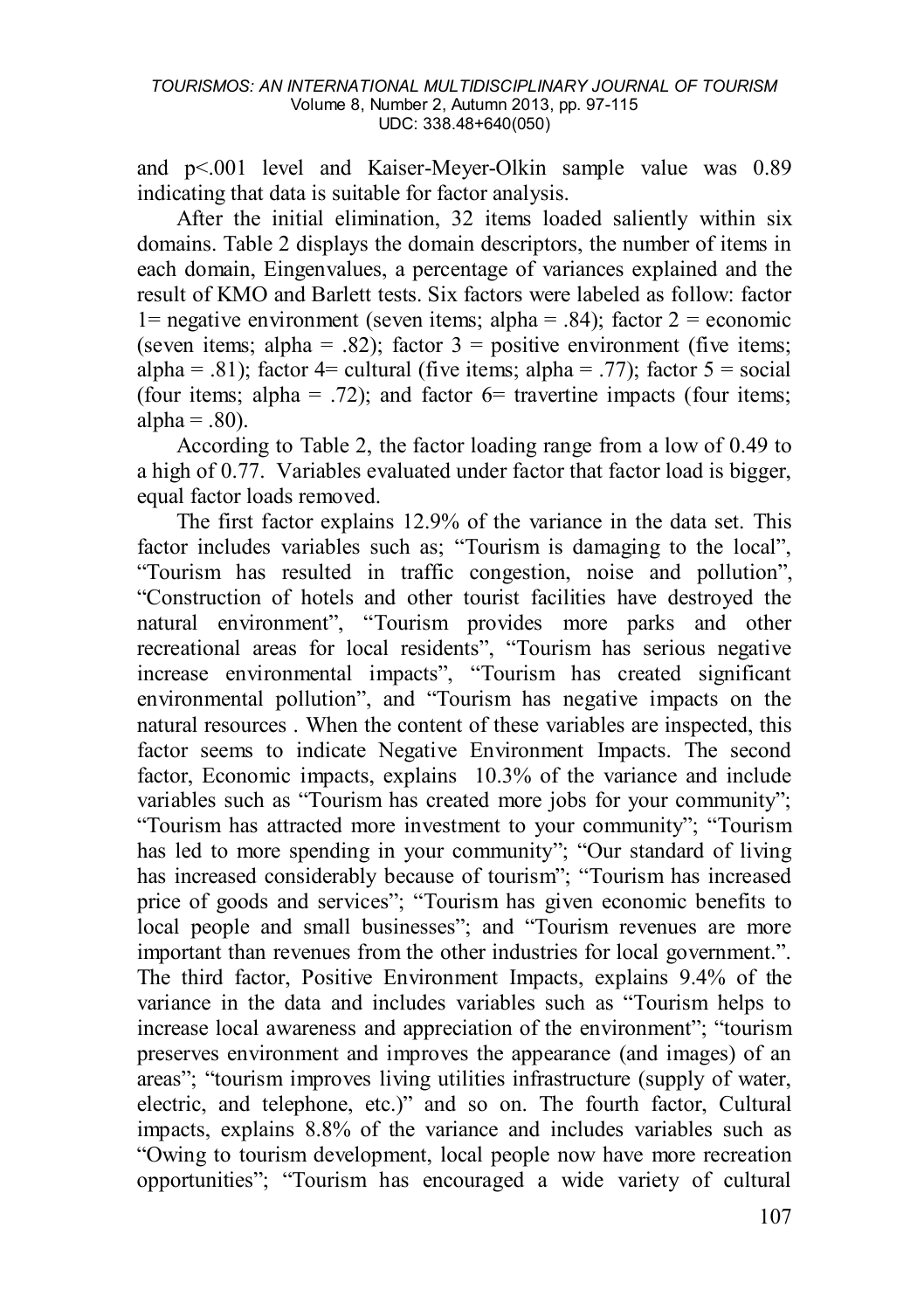activities like crafts, art, and music in a community"; "Tourism has resulted in more cultural exchange between tourists and residents" and so on. The fifth factor, Social impacts , explains 7.2% of the variance and includes variables such as High-spending tourists have negatively affected our way of life"; "Tourism has changed our precious traditional culture"; "Local residents have suffered from living in a tourism destination area" and so on. The six factor, Travertine impacts defines 7.1% of the variance and includes variables such as "Travertine in and around Pamukkale have been seriously damaged by tourism"; "The construction of tourism facilities in Pamukkale has created serious damage to the travertines in Pamukkale"; "The use of water resources from tourism facilities has caused considerable damage to the travertines in Pamukkale" and so on.

To determine the effects of independent variables on the dependent variable which is the support for tourism, regression analysis was used. Multiple regression analyzes the relationship between a dependent variable (the support for tourism) and multiple independent variables (e.g., Negative environmental, economic, positive environmental, cultural, social and travertine impacts). Table 3 below illustrates the results of the regression analysis.

**Table 3** Regression analysis of factors that affect destination loyalty

| Variables                    | <b>B</b> eta     | t       | Sig                 |
|------------------------------|------------------|---------|---------------------|
| (Fixed)                      | .99              | 3.33    | $.001*$             |
| Negative Environment impacts | $-12$            | $-2.28$ | $.023$ <sup>*</sup> |
| Economic impacts             | .16              | 3.53    | $.001$ <sup>*</sup> |
| Positive Environment impacts | .30              | 6.32    | $.001$ <sup>*</sup> |
| Cultural impacts             | .19              | 3.85    | $.001$ <sup>*</sup> |
| Social impacts               | .01              | .19     | .853                |
| Traverten impacts            | .14              | 2.89    | $.004*$             |
| Multi regression $=.55$      | R Square $= .30$ |         |                     |

*Adjusted R Square = .29 F: 37.99*

108 According to the findings, the model is significant at 5% alpha level  $(F=37, p=.001)$  and explained 30% of the error variance in the model  $(R^2)$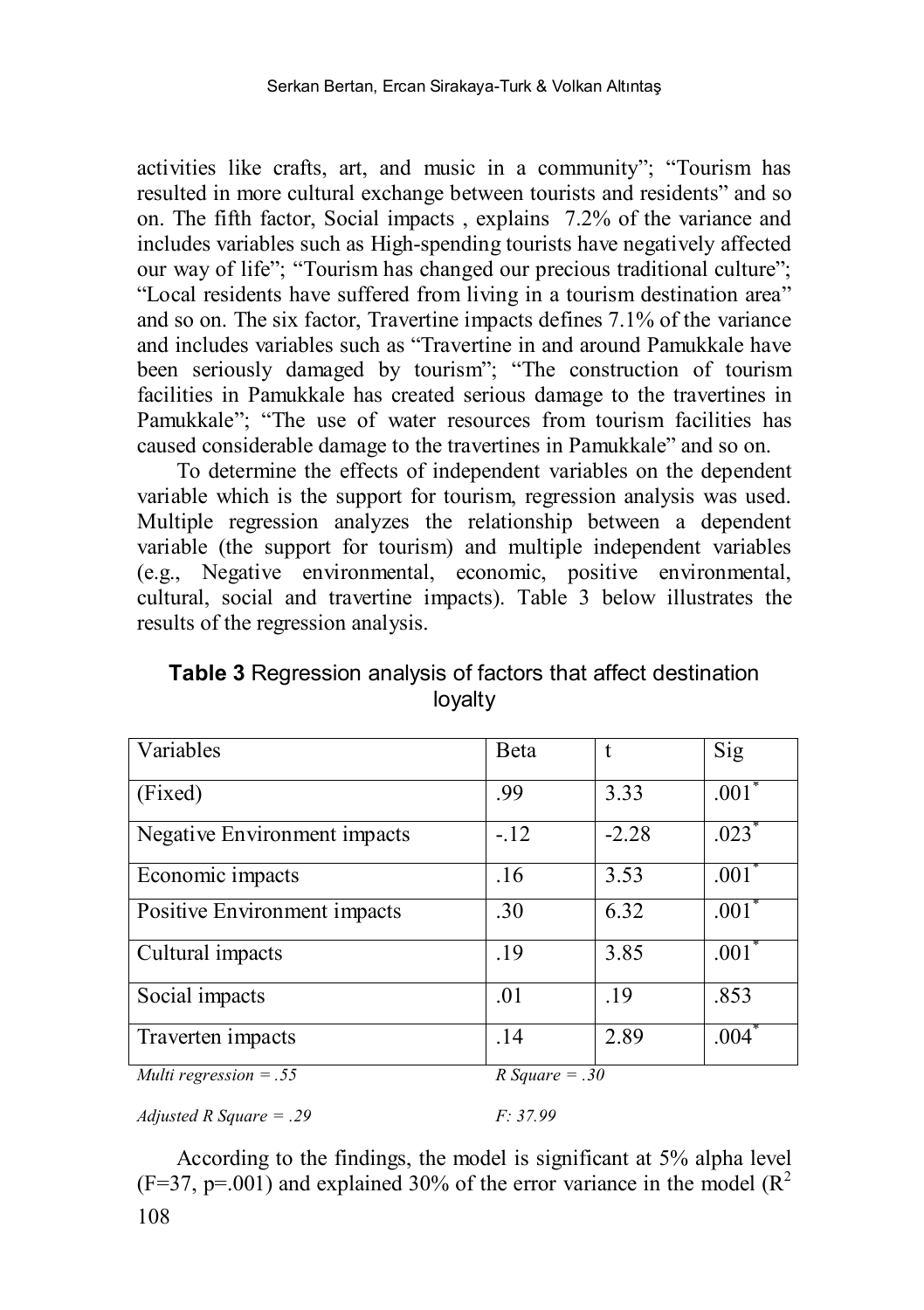$= 0.30$ ). Out of the six variables, five collectively affect the support for tourism significantly. These variables are negative environmental impacts, economic impacts, positive environmental impacts, cultural impacts and travertine impacts.

Based on the findings of the regression analysis, positive environmental impact contributed the most to the model with a  $\beta$ = .30  $(t=6.32; p=.001)$ . For a unity increase in perceptions of positive impacts, the support for tourism increased  $\%0.3$ , hence the H<sub>3</sub> was confirmed. In order of importance the next independent variable was the cultural impacts with a  $\beta$  value of .19 (t=3.85; p=.001), followed by economic impacts  $\beta = 16$  (t=3.527; p=.023), travertine impacts  $\beta = 14$  (t=2.89; p=.004), and negative environment  $\beta$ =.12 (; t=2.276; p=.023). Based on these results  $H_1$ ,  $H_2$ ,  $H_3$ ,  $H_4$  and  $H_6$  are supported.  $H_5$  that there is a positive direct relationship between residents' perceived social impacts and support of tourism was not supported.

# **CONCLUSION**

This study examines the relationship between residents' perceived tourism impacts and their support for tourism development. The study was conducted on local residents in Pamukkale, an ancient resort town on the Aegean region of Turkey. To examine the relationship between tourism impacts and residents' support for tourism development, factor analysis was run to determine the underlying constructs of various tourism-impact domains followed by a multiple regression analysis. The findings revealed positive relationship between tourism impacts and residents' support for tourism development.

The questionnaires were applied to 538 residents Pamukkale destination in Denizli to find out the relationship between residents' perceived tourism impacts and support of tourism development.

The research population consisted of residents those lived Pamukkale district of Denizli province in Turkey. The result of reliability test, alpha value was found as 0.84. Alpha value is over 0.8 (Nunnally, 1967), hence the scale is reliable. Dependent variable is the support for tourism and independent variables are tourism impacts. Factor analysis was used to obtain mutually exclusive groups of variables and multiple regression analysis was used in order to test hypotheses.

32 variables were regrouped under 6 domains and explained .55 of the variance. Six factors were labeled as follow: factor 1= negative environment (seven items); factor  $2 =$  economic (seven items); factor  $3 =$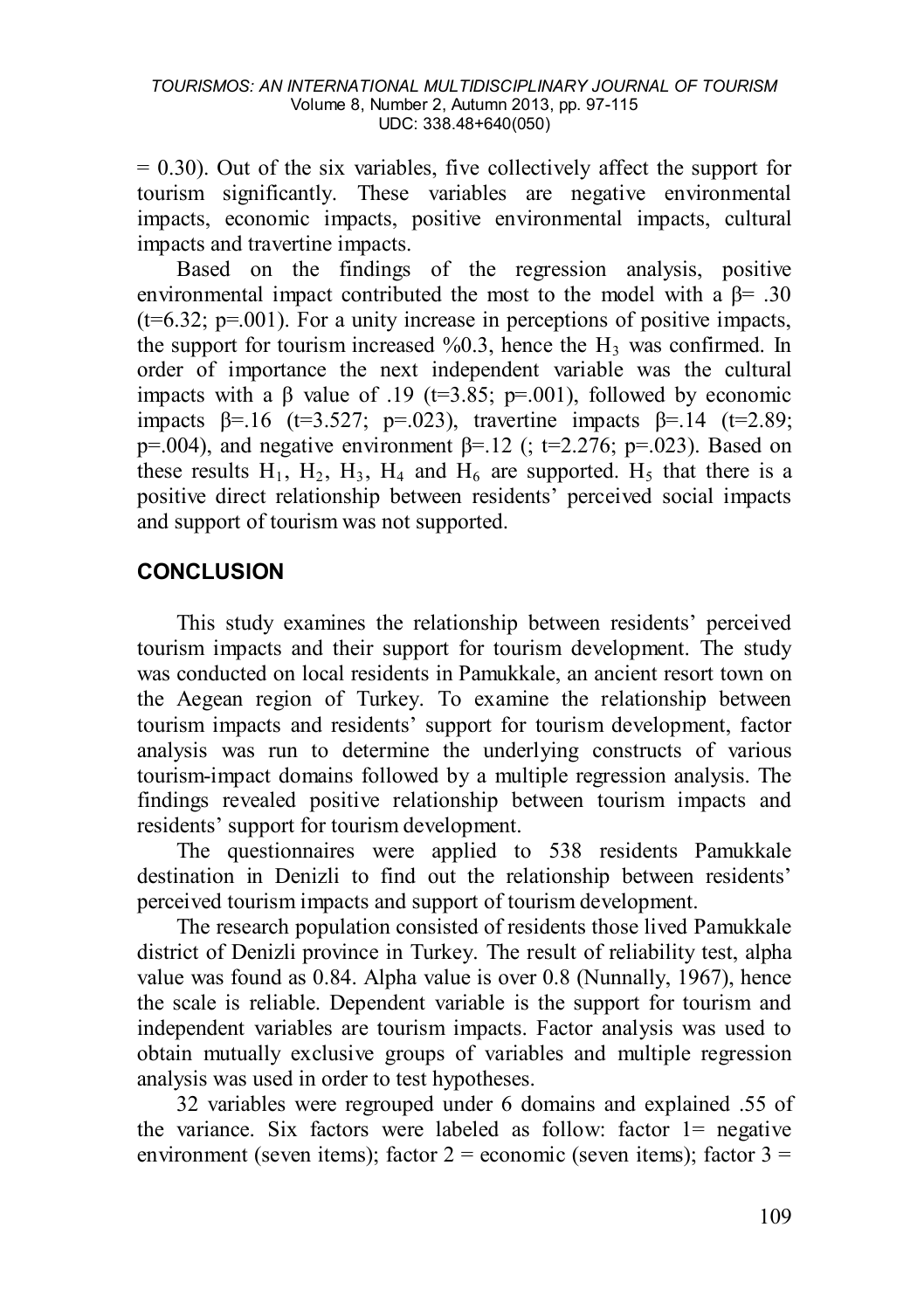positive environment (five items); factor 4= cultural (five items); factor 5 = social (four items); and factor 6= travertine impacts (four items).

For the purpose of determining the effects of independent variables ("Negative environment, economic, positive environment, cultural, social and travertine impacts) on the dependent variable which is the support for tourism, The findings revealed that five variables affect the support of tourism significantly. These are negative, economic, positive environment and cultural and travertine impacts.

The independent variable that explains the most variance in the dependent variable is "positive environmental impacts", followed by cultural impacts, economic impacts, travertine impacts, and negative environment.

The findings of this research indicate that there is a direct relationship between residents' perceived negative-positive environment impacts and support of tourism, there is a positive direct relationship between residents' perceived economic impacts and support of tourism, there is a positive direct relationship between residents' perceived cultural impacts and support of tourism, there is a positive direct relationship between residents' perceived travertine's impacts and support of tourism. But there is no positive direct relationship between residents' perceived social impacts and support of tourism.

This research has been focused in the residents in Pamukkale and does not examine the perception of the residents in Denizli. Due to the limitation of this study, the finding can only be generalized to a similar population. Future studies on tourism impacts may explore different groups local government and tourism business.

### **REFERENCES**

- Akis, S., Peristanis, N. & Warner, J. (1996). Residents' Attitudes to Tourism Development: The Case of Cyprus. *Tourism Management*, Vol. 17, No.7, pp.481-494.
- Altunışık, R., Coşkun, R., Yıldırım, E. & Bayraktaroğlu, S. (2002). *Sosyal Bilimlerde Araştırma Yöntemleri SPSS Uygulamalı*. Sakarya, Sakarya Kitabevi.
- Amuquandoh, F.E. (2010). Residents' Perceptions of The Environmental Impacts of Tourism in The Lake Bosomtwe Basin, Ghana. *Journal of Sustainable Tourism*, Vol. 18, No.2, pp.223-238.
- Andereck, K.L., Valentine, K.M., Knopf, R.C. & Vogt, C.A. (2005). Resident Perception of Community Tourism Impacts. *Annals of Tourism Research*, Vol.  $32$ , No. 4, pp. 1056-1076.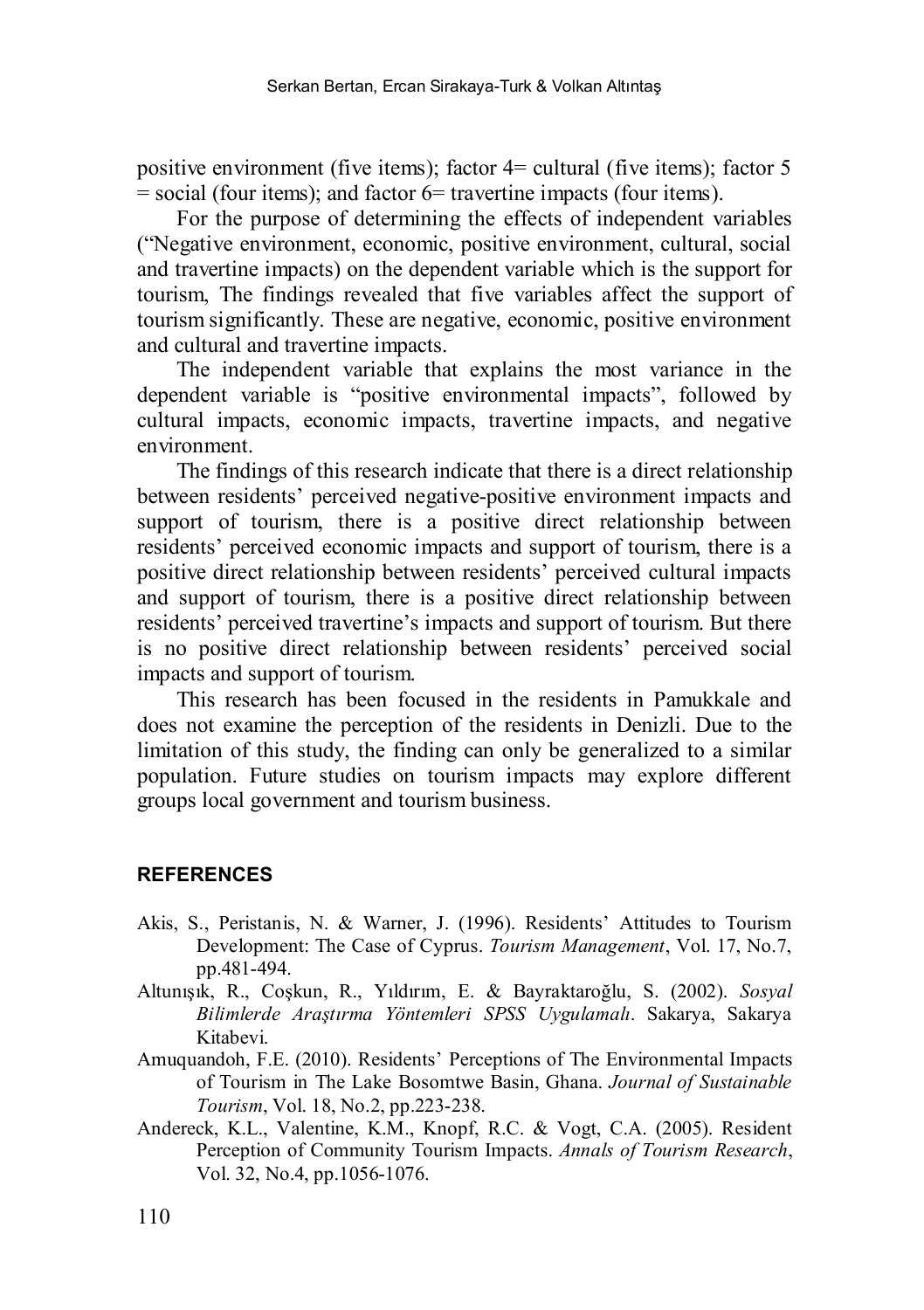- Ap, J. (1990). Residents' Perceptions Research on The Social Impacts of Tourism. *Annals of Tourism Research*, Vol. 17, No.4, pp.610–616.
- Ap, J. (1992). Residents' Perceptions of Tourism Impacts. *Annals of Tourism Research*, Vol. 19, No.4, pp.665–690.
- Avcıkurt, C. (2007). Turizm Sosyoloji: Turist-Yerel Halk Etkileşimi. Ankara, Detay Yayıncılık.
- Brunt, P. & Courtney, P. (1999). Host Perceptions Of Sociocultural Impacts, *Annals of Tourism Research*, Vol. XXVI, No.3, pp.493-515.
- Choi, H.C. & Murray, I. (2010). Resident Attitudes Toward Sustainable Community Tourism, *Journal of Sustainable Tourism*, Vol. 18, No.4, pp.575-594.
- Choi, H.C. & Sirakaya, E. (2005). Measuring Residents' Attitude Toward Sustainable Tourism: Development of Sustainable Tourism Attitude Scale. *Journal of Travel Research*, Vol. 43, pp.380-394.
- Demirkaya, H. & Çetin, T. (2010). Residents' Perceptions on The Social and Cultural Impacts of Tourism in Alanya (Antalya-Turkey), *Akademi Dergisi*, Vol. 14, No.42, pp.383-392.
- Denizli Governorship, Ministry of Culture, and UNESCO. (1992). Pamukkale (Hierapolis) Preservation and Development Plan, and The International Workshop on Pamukkale, 30 June-3 July 1991, Pamukkale, Denizli.
- Denizli Ticaret Odasi (2007). Ekonomik Yönü ile Denizli, Denizli Ticaret Odası Yayınları 34.
- Dilsiz, C. (2002). Environmental Issues Concerning Natural Resources at Pamukkale Protected Site, Southwest Turkey. *Environmental Geology*, Vol. 41, pp.776-784.
- Erdoğan, E. & Aklanoğlu, F. (2008). Termal Turizm ve Afyon Gazlıgöl Örneği, *E-Journal of New World Sciences Academy*, Vol. 3, No.1, pp.83-92.
- Faulkner, B. & Tideswell, C. (1997). A Framework for Monitoring Community Impacts of Tourism. *Journal of Sustainable Tourism*, Vol. 5, No.1, pp.3- 28.
- Fletcher, JE. (1989). Input-output Analysis and Tourism Impact Studies. *Annals of Tourism Research*, Vol. 16, pp.514-529.
- Gu, M. & Wong, P.P. (2006). Resident Perception of Tourism Impacts: A Case Study Of Homestay Operators in Dachangshan Dao, North-East China. *Tourism Geographies*, Vol. 8, No.3, pp.253-273.
- Gursoy, D. & Rutherford, D.G. (2004). Host Attitudes Toward Tourism: An Improved Structural Model. *Annals of Tourism Research*, Vol. 31, No.3, pp.495–516.
- Gursoy, D., Jurowski, C. & Uysal, M. (2002). Resident Attitudes: A Structural Modeling Approach. *Annals of Tourism Research*, Vol. 29, No.1, pp.79- 105.
- Hair, J. F., Black, W.C., Babin, B.J., Anderson, R.E. & Tatham, R.L. (2006). *Multivariate Data Analysis*, Sixth Edition. New Jersey, Prentice Hall.
- Hsu, C.H.C. (2000). Residents' Support For Legalized Gaming and Perceived Impacts of Riverboat Casinos: Changes in Five Years. *Journal of Travel Research*, Vol. 38, No.4, pp.390-395.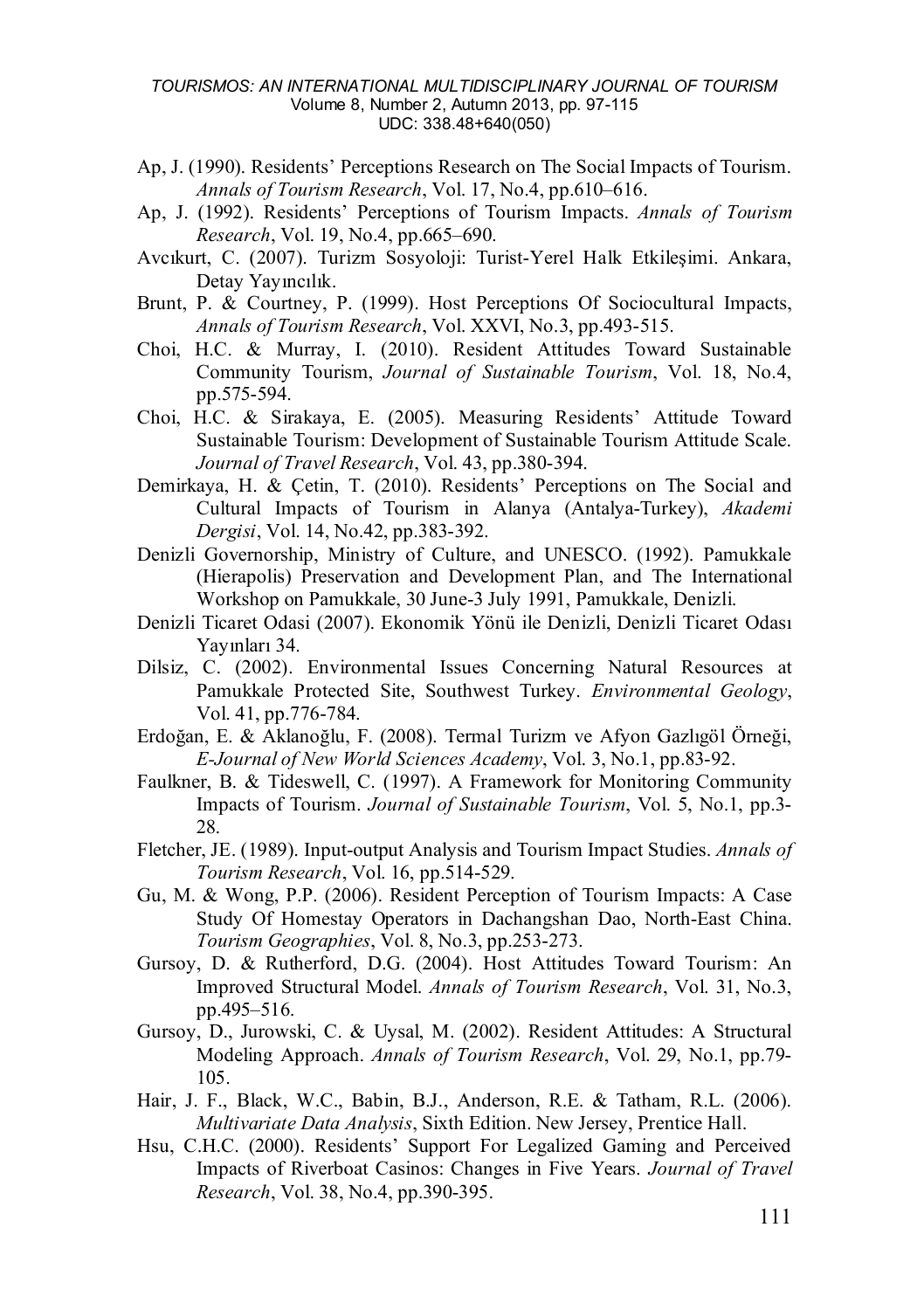- Husbands, W. (1989). Social Status And Perception Of Tourism In Zambia. *Annals of Tourism Research*, Vol. 16, No.2, pp.237–253.
- Ige, Cyril Segun and Odularu, Gbadebo Olusegun. (2008). Analysis of the Impact of Tourism on the West Africa Economy: A Panel Data Approach. *Tourismos: An International Multidisciplinary Journal of Tourism*, Vol. 3, No.2, pp.71-90.
- International Research And Application Center for Karst Water Resources (UKAM). (1995). Report on Conversation and Development of Pamukkale Travertines, Hacettepe University.
- Jurowski, C., Uysal, M. & Williams, D.R. (1997). A Theoretical Analysis of Host Community Resident Reactions to Tourism. *Journal of Travel Research*, Vol. 36, No.2, pp.3–11.
- Karaatlı, M. (2005). SPSS Uygulamalı Çok Değişkenli İstatistik Teknikleri, In Ş. Kalaycı (Eds), Ankara: Asil Yayın Dağıtım.
- Kahraman, N. &Türkay, O. (2006). *Turizm ve Çevre*. Ankara, Detay Yayıncılık.
- King, B., Pizam, A. & Milman, A. (1993). Social Impacts of Tourism: Host perceptions. *Annals of Tourism Research*, Vol. 20, No.4, pp.650–665.
- Ko, D.W. & Stewart, W.P. (2002). A Structural Equation Model of Residents' Attitudes for Tourism Development. *Tourism Management*, Vol. 23, pp.521-530.
- Kuvan, Y. & Akan, P. (2005). Residents' Attitudes Toward General and Forest-Related Impacts of Tourism: The Case Of Belek, Antalya. *Tourism Management*, Vol. 26, pp.691-706.
- Kültür ve Turizm Bakanlığı, Http://[www.kultur.gov.tr/TR/BelgeGoster](http://www.kultur.gov.tr/TR/BelgeGoster.aspx?F6E1034)  [aspx?F6E1034.](http://www.kultur.gov.tr/TR/BelgeGoster.aspx?F6E1034) Accessed the 25 th of February 2008, at 14:45.
- Kültür ve Turizm Bakanlığı, Türkiye Turizm Stratejisi (2023), Ankara, Http://www.kultur.gov.tr/TR/Tempdosyalar/189566\_TTstrateji2023.pdf. Accessed the 06 th of September 2008, at 08:55.
- Kültür ve Turizm Müdürlüğü, Http://www.pamukkale.gov.tr/tr/content. aspid=5. Accessed the 18 th January 2008, at 10:25.
- Lankford, S.V. (1994). Attitudes and Perceptions Toward Tourism and Rural Regional Development. *Journal of Travel Research*, Vol. 32, No.3, pp.35- 43.
- Lankford, S.V. & Howard, D.R. (1994). Developing a Tourism Impact Attitude Scale. *Annals of Tourism Research*, Vol. 21, No.1, pp.121–139.
- Lasaponara, R., Masini, N. & Scardozzi, G. (2008). New Perspective For Satellite-based Archaeological Research in The Ancient Territory of Hierapolis (Turkey). *Advances in Geosciences*, Vol. 19, pp.87-96.
- Lindberg, K. & Johnson, R.L. (1997). Modeling Resident Attitudes Toward Tourism. *Annals of Tourism Research*, Vol.24, No.2, pp.402–424.
- Liu, J.C. & Var, T. (1986). Residents Attitudes Toward Tourism Impacts in Hawaii. *Annals of Tourism Research*, Vol. 13, pp.193-214.
- Liu, J.C., Sheldon, P.J. & Var, T. (1987). Across-National Approach to Determining Resident Perceptions of The Impact of Tourism on The Environment. *Annals of Tourism Research*, Vol. 14, No.1, pp.17-37.
- 112 Maccallum, R.C., Widaman, K.F., Zhang, S. & Hong, S. (1999). Sample Size in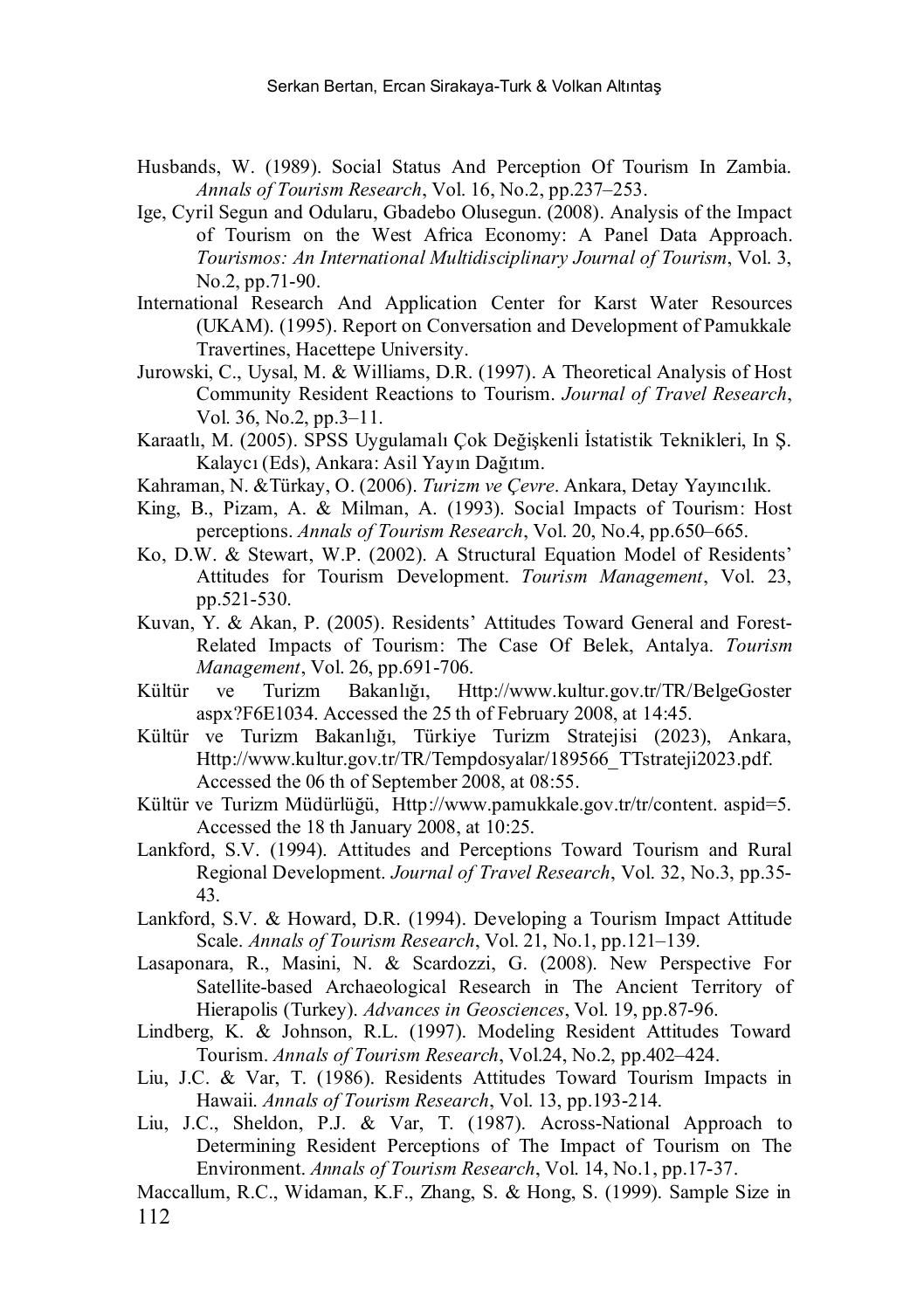Factor Analysis. *Psychological Methods*, Vol. 4, No.1, pp.84-99.

- Madrigal, R. (1993). A Tale of Tourism in Two Cities. *Annals of Tourism Research*, Vol. 20, No.2, pp.336-353.
- Madrigal, R. (1995). Residents' Perceptions and The Role of Government. *Annals of Tourism Research*, Vol. 22, No.1, pp.86-102.
- Madrigal, R. & Kahle, L.R. (1994). Predicting Vacation Activity Preferences on the Basis of Value System Segmentation. *Journal of Travel Research*, Vol. 32, No.3, pp.22–28.
- McCool, S.F. & Martin, S.R. (1994). Community Attachment And Attitudes Toward Tourism Development. *Journal of Travel Research*, Vol. 32, No.2, pp.29-34.
- Milman, A. & Pizam, A. (1988). Social Impact of Tourism on Central Florida. *Annals of Tourism Research*, Vol. 15, No.2, pp.191–204.
- Nepal, S.K. (2008). Residents' Attitudes to Tourism in Central British Columbia, Canada. *Tourism Geographies*, Vol. 10, No.1, pp.42-65.
- Nunnally, J.C. (1967). *Psychometric Theory.* New York, McGraw Hill.
- Oosterhaven, J. & Fan, T. (2006). Impact of International Tourism on the Chinese Economy. *International Journal of Tourısm Research*, Vol. 8, pp.347-354.
- Özdamar, K. (2002). *Paket Programlar İle İstatistiksel Veri Analizi*. Eskişehir, Kaan Kitabevi.
- Özgüç, N. (2003). *Turizm Coğrafyası Özellikler ve Bölgeler*. İstanbul, Çantay Kitabevi.
- Öztürk, E. (2005). SPSS Uygulamalı Çok Değişkenli İstatistik Teknikleri. In Ş. Kalaycı (Eds), Ankara: Asil Yayın Dağıtım.
- Pappas, N.V. (2008). City of Rhodes: Residents' Attitudes Toward Tourism Impacts and Development. *Anatolia: An International Journal of Tourism and Hospitality Research*, Vol. 13, No.1, pp.51-70.
- Perdue, R.R., Long, P.T. & Allen, L. (1987). Rural Resident Tourism Perceptions and Attitudes. *Annals of Tourism Research*, Vol. 14, pp.420-429.
- Perdue, R.R., Long, P.T. & Allen, L. (1990). Resident Support For Tourism Development. *Annals of Tourism Research*, Vol. 17, No.4, pp.586-599.
- Puczko, L. & Ratz, T. (2000). Tourist And Resident Perceptions of The Physical Impacts of Tourism At Lake Balaton, Hungary: Issues For Sustainable Tourism Management. *Journal of Sustainable Tourism*, Vol. 8, No.6, pp.458-478.
- Ross, G.F. (1992). Resident Perceptions of The Impact of Tourism on an Australian City. *Journal of Travel Research*, Vol. 30, No.3, pp.13-17.
- Sayılı, M., Akca, H., Duman, T. & Esengun, K. (2007). Psoriasis Treatment Via Doctor Fishes as a Part of Health Tourism: A Case Study of Kangal Fish Spring, Turkey. *Tourism Management*, Vol. 28, pp.625-629.
- Semenderoğlu, A., Durmuş, H. & Güler, S. (1993). Pamukkale'nin Dünü, Bugünü, Yarını, *Çevre Dergisi*, Temmuz-Ağustos-Eylül, Vol. 8, pp.9-12.
- Sharma, B. & Dyer, P. (2009). An Investigation of Differences in Residents' Perceptions on the Sunshine Coast: Tourism Impacts and Demographic Variables. *Tourism Geographies*, Vol. 11, No.2, pp.187-213.
- Simsek, S., Günay, G., Elhatip, H. & Ekmekçi, M. (2000). Environmental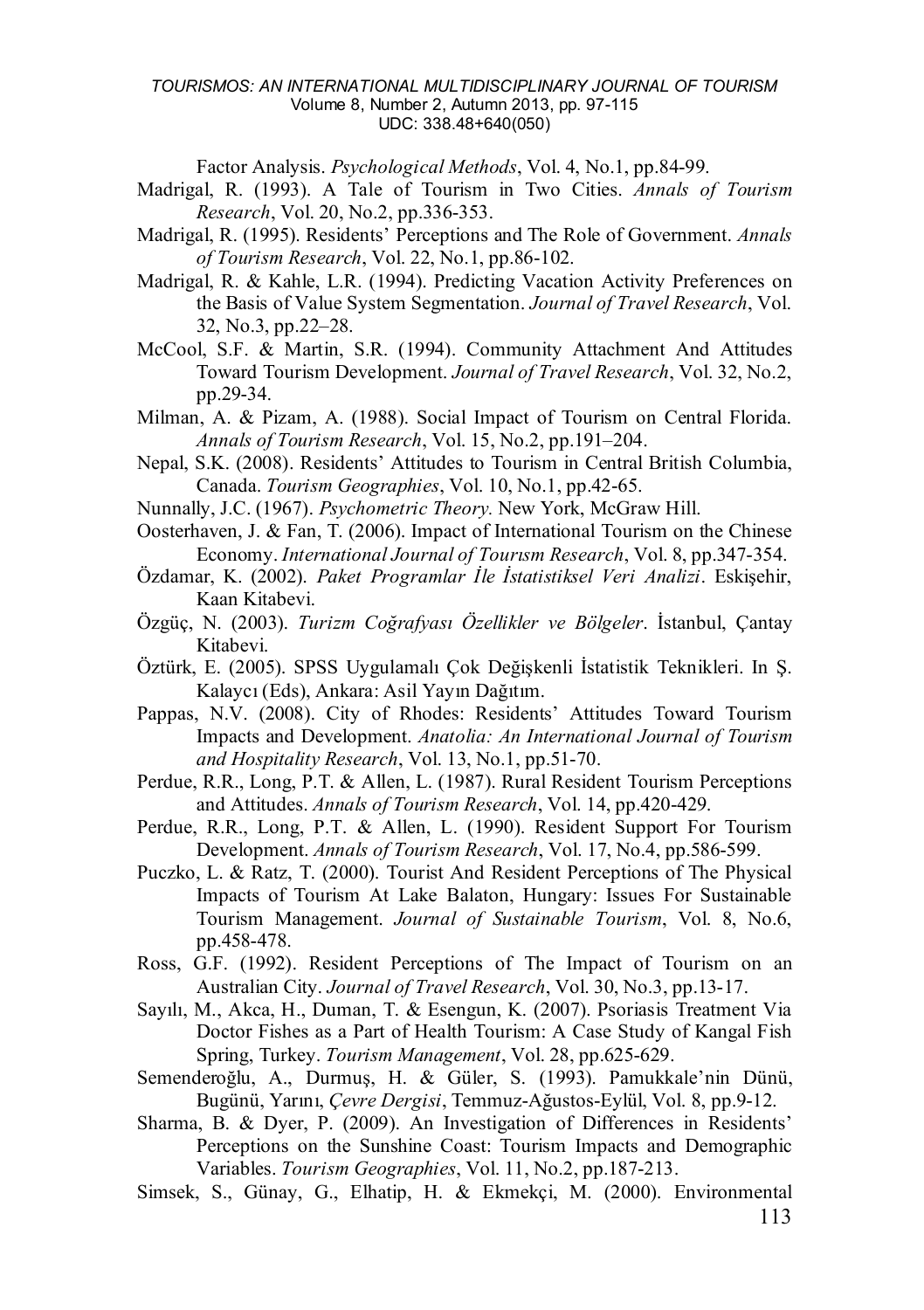Protection of Geothermal Waters and Travertines at Pamukkale, Turkey. *Geothermics*, Vol. 29, pp.557-572.

- Sirakaya-Turk, E., Ekinci, Y. & Kaya, A.G. (2008). An Examination of the Validity of SUS-TAS in Cross-Cultures. *Journal of Travel Research*, Vol. 46, pp.414-421.
- Sirakaya-Turk, E., Ingram, L. & Harrill, R. (2008). Resident Typologies Within the Integrative Paradigm of Sustaincentric Tourism Development. *Tourism Analysis*, Vol. 13, No.5-6, pp.531-544.
- Soykan, F. (2004). Bir Turizm Coğrafyası Araştırması: Kırsal Alanların Turizm Potansiyelinin Saptanması ve Şirince Köyü'ne (İzmir) Uygulanması. İzmir, Ege Üniversitesi Edebiyat Fakültesi Yayınları No:122.
- Spanou, E. (2007). The Impact of Tourism on the Socioculturel Structure of Cyprus. *Tourismos: An International Multidisciplinary Journal of Tourism*, Vol. 2, No.1, pp.145-162.
- Srivastava, S. (2011). Economic Potential of Tourism: A Case Study of Agra. *Tourismos: An International Multidisciplinary Journal of Tourism*, Vol. 6, No.2, pp.139-158.
- Teye, V., Sönmez, S.F. & Sırakaya, E. (2002). Residents' Attitudes Toward Tourism Development. *Annals of Tourism Research*, Vol. 29, No.3, pp.668-688.
- Tezbaşaran, A.A. (1997). *Likert Tipi Ölçek Geliştirme Kılavuzu*. Ankara, Türk Psikologlar Derneği Yayınları.
- Usal, A. (1990). Turizmin Sosyo-kültürel Etkileri ve Ege Bölgesi Örneği, 1.Ulusal Turizm Kongresi (Bildiriler), D.E.Ü. Aydın.
- Weaver, D.B. & Lawton, L.J. (2001). Residents' Perceptions in The Urban-Rural Fringe. *Annals of Tourism Research*, Vol. 28, pp.439-458.
- Williams J. & Lawson, R. (2001). Community Issues and Resident Opinions of Tourism. *Annals of Tourism Research*, Vol. 28, No.2, pp.269-290.
- Yan, M. & Wall, G. (2001). Economic Perspectives on Tourism in China. *Tourism and Hospitality Research*, Vol. 3, pp.257–275.
- Yoon, Y., Chen, J.S. & Gursoy, D. (1999). An Investigation of the Relationship Between Tourism Impacts and Host Communities' Characteristics. *Anatolia: An International Journal of Tourism and Hospitality Research*, Vol. 10, No.1, pp.29-44.
- Yoon, Y., Gursoy, D. & Chen, J.S. (2000). Validating a Tourism Development Theory With Structural Equation Modeling. *Tourism Management*, Vol. 22, No.4, pp.363-372.
- Yoon, Y. (2002). Development of a Structural Model for Tourism Destination Competitiveness from Stakeholders' perspectives, Unpublished Ph. D. Thesis Faculty of the Virginia Polytechnic Institute and State University.
- Yuksel, F., Bramwell, B. & Yuksel, A. (1999). Stakeholder Interviews and Tourism Planing at Pamukkale, Turkey. *Tourism Management*, Vol. 20, pp.351-360.

www.pamukkale.org.tr, (30.03.2009)